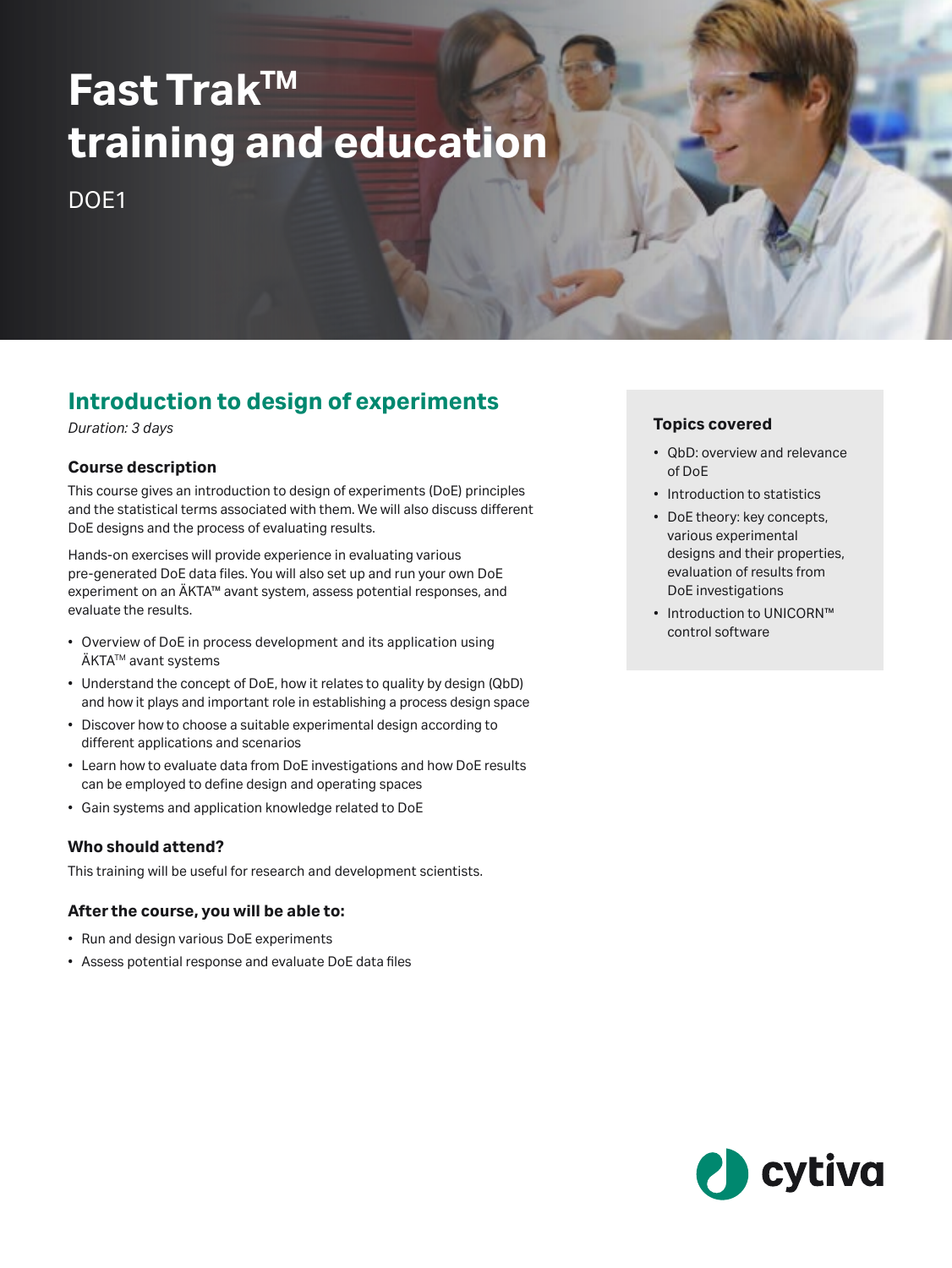# **2022 pricing**

| Fast Trak™ Center | <b>List Price</b> | <b>Product Code</b> |
|-------------------|-------------------|---------------------|
| Germany, Munich*  | 2160 EUR          | 29222540            |
| India, Bangalore  | Contact us        | 29219189            |
| China, Shanghai   | 17 725 CNY        | 29012016            |

\* Germany course is a dry course and 2 days in duration

# **General course information**

Fast Trak™ Education is one means by which Cytiva provides application training in the various aspects of bioprocessing. The courses are designed to provide a learning experience for process development and manufacturing staff.

Fast Trak™ offers training courses on column packing, basic chromatography, optimization and scale-up for both pilot and production scales. We also offer courses on validation issues and chromatography theory. The courses are offered in a variety of formats to meet your unique learning needs, including lab-based courses, live virtual classes, self-paced e-learning courses, and custom courses that can be delivered at your premises.

## **Cancellation policy**

In case you need to cancel your registration, the following charges will apply:

- 30 to 21 days prior to course: 50% of course fee
- 20 to 8 days prior to course: 80% of course fee
- 7 days or less prior to course: 100% of course fee

If you are unable to attend after registered, you may send a colleague in your place or attend another course.

Cytiva reserves the right to modify course location, course material, substitute speakers, or to cancel the course. If the course is cancelled, registrants will be notified as soon as possible and will receive a full refund of paid fees. Cytiva will not be responsible for airfare penalties or other costs incurred due to a course cancellation.

#### **Course certificate**

Upon completion of the course, each participant receives a course certificate in which course name and course date is stated.

#### **Course evaluation**

At the end of each course, you will be asked to fill in a course evaluation form. We value your opinion of the course, the speakers, the material, and presentations and use this feedback to continuously improve the courses and their contents.

## **Travel and hotel costs**

Travel and hotel costs are not included in the course price.